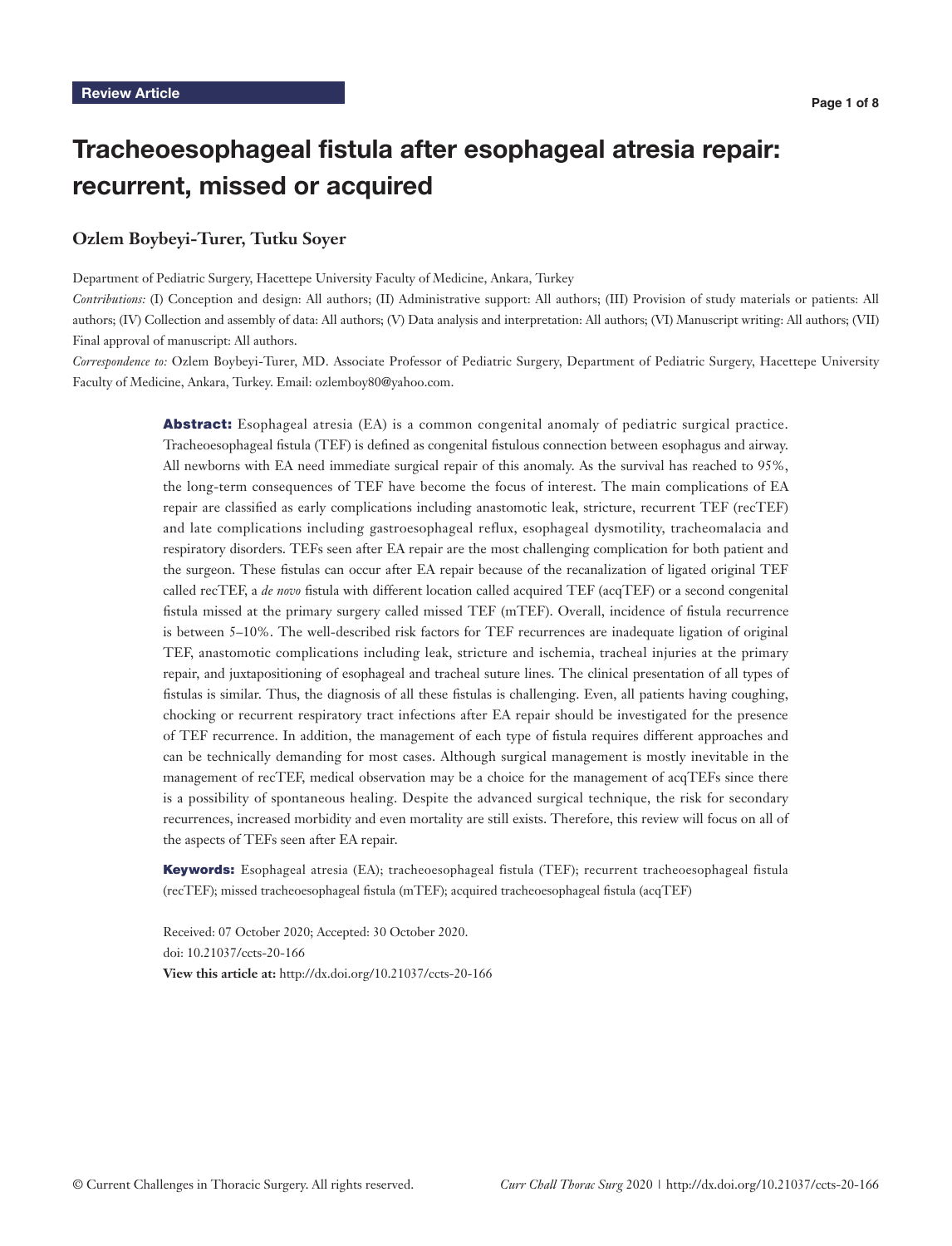## Introduction

Esophageal atresia (EA) is a common and important congenital anomaly of pediatric surgical practice affecting 1 in 2,500 to 4,500 live births. Tracheoesophageal fistula (TEF) is defined as congenital fistulous connection between esophagus and airway. EA and TEF may be presented together or less commonly presented as separate malformations (1,2). All newborns with EA need immediate surgical repair of this anomaly. Following the first successful repair of EA which was performed by Haight and Towsley in 1941 (3), the survival rate has improved up to 95% thank to advances in neonatal intensive care and anesthesia. As more patients reach adulthood, more studies focus on the long-term complications of EA repair.

The main complications of EA repair are classified as early and late complications. Anastomotic leak, stricture and recurrent TEF (recTEF) are the early complications, whereas gastroesophageal reflux, esophageal dysmotility, tracheomalacia and respiratory disorders are the late ones (1,2,4,5). TEFs seen after EA repair are the most challenging complication for both patient and the surgeon. The fistulas between esophagus and airway can be congenital, recurrent, missed, or acquired. Not only the diagnosis of all these fistulas is difficult, but also the management is still challenging since secondary surgeries causes increased risk for secondary recurrences, increased morbidity and even mortality (6). In this review, it is aimed to discuss the diagnosis, treatment and outcome of all type of TEFs in children.

## Definition and classification of TEF

The standard approach to the repair of EA and TEF is well described which consists of ligation of fistula and primary anastomosis of esophagus. Although EA repair has usually excellent outcome, several post-operative challenging situations may come through including fail of repair, need for lengthening procedures, need for revisional surgeries, and several defined complications (4,7). Among those, the fistula occurrence after primary repair of EA is one of the most challenging complications (4). A fistula can occur after EA repair because of the recanalization of ligated original TEF, a *de novo* fistula with different location or a second congenital fistula missed at the primary surgery (8). Overall, incidence of fistula recurrence is between 5–10% (9). Although the clinical presentations of these recurrent fistulas are similar, several differences might be existing

regarding the management of these fistulas. Based on this point, Smithers *et al.* suggested a new classification of the fistulas occurred after EA repair (9). They classified postoperative fistulas as recTEF, missed TEF (mTEF) and acquired TEF (acqTEF) (9). RecTEF is defined as the fistula recurred at the original TEF location. MTEF is the second congenital fistula, actually a proximal fistula missed at the primary repair. AcqTEF is defined as a *de novo* fistula between esophagus and airway at a new location. AcqTEFs include all new connections between esophagus or colonic and gastric conduit and any level of airway such as trachea, bronchia, or pulmonary parenchyma (9). The acqTEFs secondary to EA-TEF repair will be discussed in this review. AcqTEFs due to cancer, trauma and other causes are not included in the scope of this review.

## *RecTEF*

Although the surgical outcome of EA and TEF repair is mostly satisfying, a small but important portion of patients needs secondary or revisional surgery. Most of these secondary surgeries are need to be performed for recurrent fistulas. Zhu *et al.* also reported that 76% of the patients with EA were re-operated for recTEF (10).

There are several well-described risk factors of recTEF. These risk factors can be listed as inadequate ligation of original TEF, anastomotic complications including leak, stricture and ischemia, tracheal injuries at the primary repair, and juxtapositioning of esophageal and tracheal suture lines (1,6,11). It would be beneficial to be aware of these risk factors in order to decrease the recTEF incidence.

## **Pathogenesis of recTEF**

In open repair of EA and TEF, the fistula is closed with sutures and divided which is an important step in preventing recurrence of fistula. However, in thoracoscopic repair, the fistula is usually ligated with titanium clips (12). A recent systematic review about thoracoscopic repair of EA revealed that the preferences for fistula ligation was suture in 30% of cases, and clips with/without sutures at the rest of the cases (12). In the same review, the endoclip displacement was seen in two of nine complicated cases, whereas fistula recurrence was seen in 5.3% of cases (12). On the other hand, Schlesinger *et al.* reported a case whose primary repair was performed thoracoscopically, and diagnosed as recTEF because of migrated clips (13). Although their recurrence rate is low, they emphasized the possibility of recTEF in cases with migrated clips in chest radiogram (13).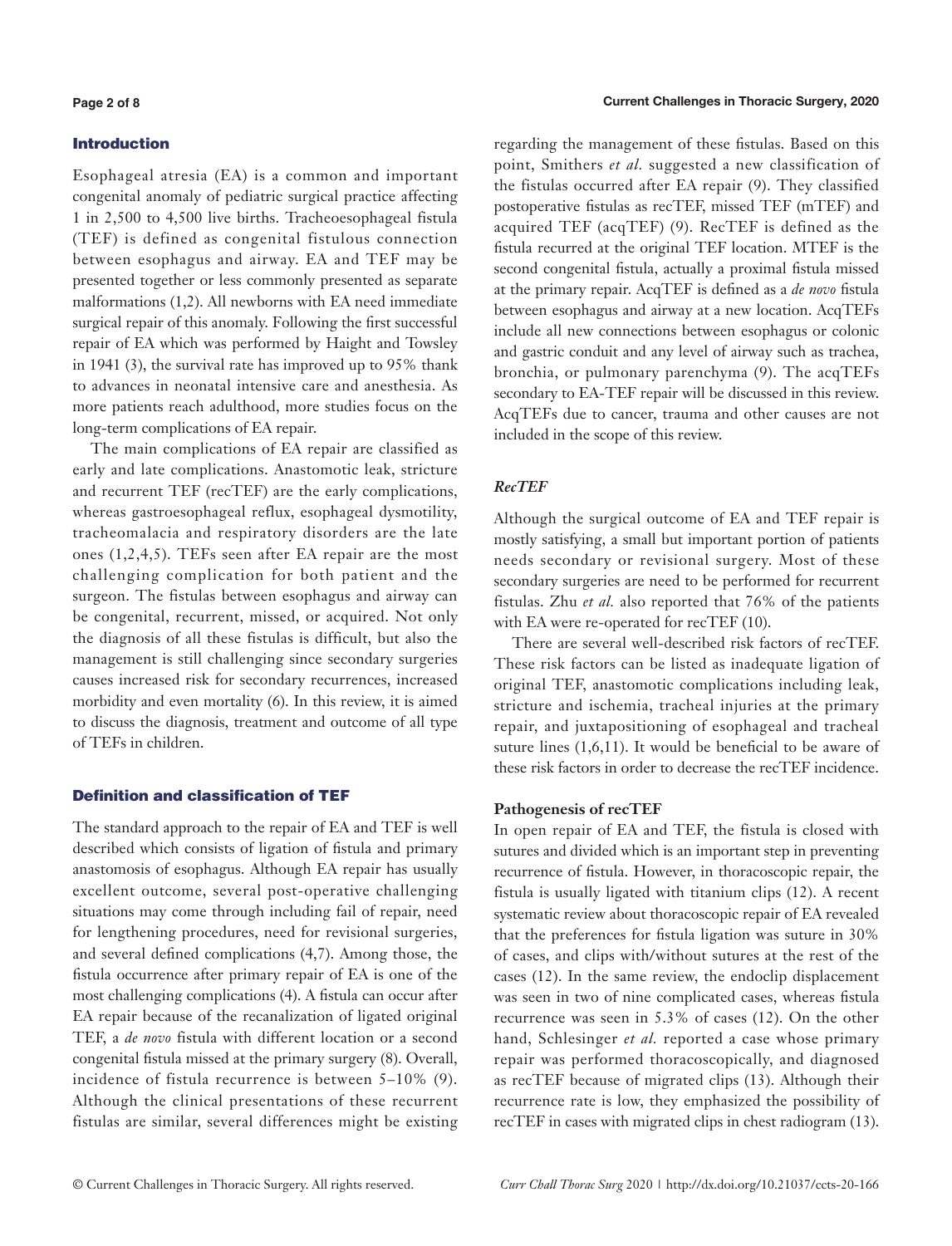#### Current Challenges in Thoracic Surgery, 2020

Additionally, there are several studies reporting that there is no significant difference regarding recTEF incidence between open and thoracoscopic repair (14,15).

The complications of esophageal anastomosis are important risk factors for fistula recurrence. Anastomotic leak after primary repair of EA possibly cause local or diffuse mediastinitis leading to breakdown of tracheal closure and causing recTEF (14,16,17). In a retrospective cohort study, 26 cases with recTEF were reported and 18 of them (68%) were reported to have experienced anastomotic leak after the primary repair (16). In a multi-institutional retrospective cohort study, recTEF occurred in 5% of the cases and univariate analysis revealed that anastomotic leak was significantly associated with increased risk of recTEF with OR of 4.26 (1.47–12.3, P=0.007) (14). The multivariate analysis in the same study also revealed significantly increased risk of recTEF in anastomotic leak with OR of 5.03 (95% CI: 1.14–22.3, P=0.033) (14). Interestingly, the authors emphasized that placement of prosthetic material between suture lines increases anastomotic leak incidence, but did not cause difference in the incidence of recTEF (14).

The tissue damage at the anastomotic site is another important cause of recTEF. This tissue damage might be seen because of tissue ischemia, tensioned anastomosis, early or forced dilatation of esophageal strictures (6,18). Briganti *et al.* also stated that esophageal dilatation in severe stricture may be a risk factor for recTEF (19). However, their results are not statistically significant. Although it is reasonable that aggressive dilatation might cause leaks, tissue damage and eventually recTEF, it seems that future prospective studies are needed to confirm this issue. Similarly, juxtapositioning of esophageal and tracheal suture lines is considered a risk factor for recurrence (18,19). Therefore, the interposing various tissues such as pleura, pericardium, intercostals muscle are recommended to prevent recurrence of fistula (6,18,19).

## **Diagnosis of recTEF**

The diagnosis of recTEF is also challenging. The patients with EA very commonly experience several respiratory symptoms such as coughing, chocking or recurrent respiratory tract infections  $(1,6,7,11)$ . Since all of the patients either with gastroesophageal reflux, tracheomalacia or recTEF experience similar symptoms, it is difficult to distinguish which of the EA-related complications is the cause of these symptoms. Therefore, all patients having coughing, chocking or recurrent respiratory tract infections after EA repair should be investigated for the presence of recTEF.

The diagnostic modalities include esophagogram and bronchoscopy (6,7,11). The routine esophagogram may miss recTEF very commonly. Therefore, prone pullback method should be used to visualize a recTEF (11). The most appropriate way to visualize a recurrent fistula is to pass a tube down to esophagus and then to push the tube while giving contrast agent in prone position (11,16). Nevertheless, both diagnosis and precise localization of the fistula could not be possible even with prone pullback esophagogram. Therefore, bronchoscopy should be performed to confirm the diagnosis and localize the fistula (16). Additionally, placing a catheter into the fistula through the working channel of the bronchoscope and then pulling it from the esophagus, and fixing it in place would provide an easier dissection of fistula during the surgery (16). In some occasions such as presence of very small pit or presence of irregular fistula tract due to increased fibrosis, catheterization of fistula would not be possible. In this case, methylene blue test, applying methylene blue from the opening and checking esophagus whether methylene blue passed or not, can be performed (6,16,20). Most authors suggest using rigid bronchoscope in order to confirm diagnosis and place the guiding catheter. However, Hotta *et al.* suggested to perform flexible bronchoscopy and flexible esophagoscopy to localize the fistula in cases that exact diagnosis could not be achieved with rigid bronchoscopy (20).

## **Management of recTEF**

Once the diagnosis of recTEF was made, historically open surgical repair was the only option for management. The open surgical management consists of localization, religation and division of the recurrent fistula and interposing a viable tissue between suture lines via thoracotomy (6). The periesophageal and peritracheal inflammation and fibrosis in the re-operated field makes the open repair challenging (6,21). Waiting at least 5 weeks after the initial repair is recommended for resolution of the inflammation in the operation field (21).

Traditionally, open approach for recTEF is suggested performing via a right-sided thoracotomy since the recTEF is expected to be localized at the original TEF site (7,21). However, in a few study, it has been reported that in cases with severe mediastinal inflammation and fibrosis, transtracheal route or median sternotomy route are alternative approaches (21-23). The esophageal replacement can also be performed in cases operated for several times and had multiple recurrences as a last choice of management (6).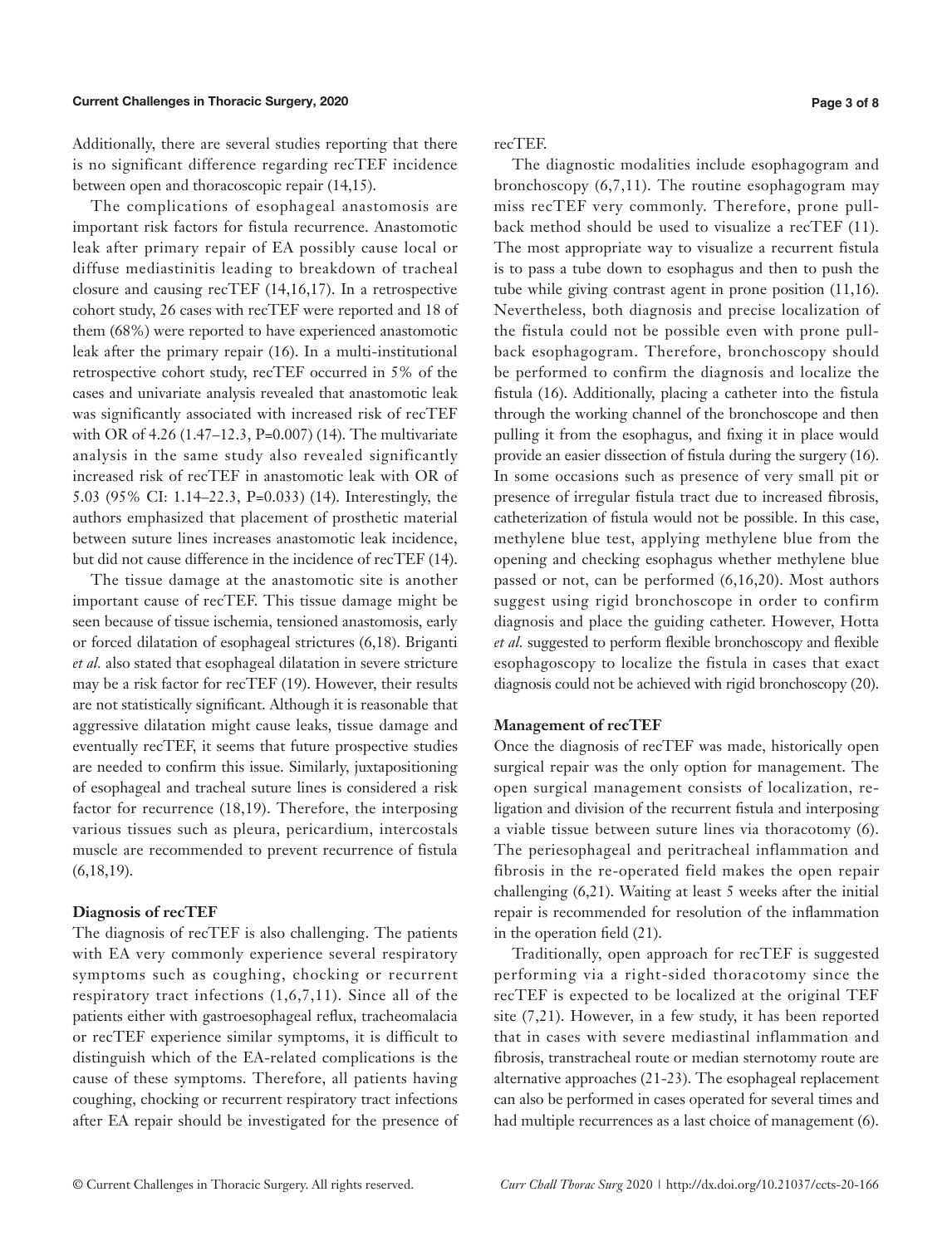#### **Page 4 of 8**

|  |  | Table 1 The summary of open and endoscopic management approaches of recTEF (21,28-33) |  |  |
|--|--|---------------------------------------------------------------------------------------|--|--|
|  |  |                                                                                       |  |  |

| $\tilde{\phantom{a}}$<br>TT.                                                                       |                         |                            |  |
|----------------------------------------------------------------------------------------------------|-------------------------|----------------------------|--|
| Management types                                                                                   | Advantages              | Disadvantages              |  |
| Open repair                                                                                        | 93% success rate        | 20% re-fistula formation   |  |
|                                                                                                    | Mostly single operation | <b>16% leak</b>            |  |
|                                                                                                    |                         | 3.4% mortality             |  |
| Endoscopic management                                                                              | 67-84% success rate     | Mostly multiple procedures |  |
|                                                                                                    |                         | 20% re-fistula formation   |  |
|                                                                                                    |                         | 5% respiratory distress    |  |
|                                                                                                    |                         | 1.7% mortality             |  |
| Obstructing fistula (fibrin glue, n-butyl cyanoacrylate, biosynthetic mesh)                        | 48-55% success rate     | Migration risk             |  |
|                                                                                                    |                         | Respiratory distress       |  |
|                                                                                                    |                         | Biodegradability           |  |
|                                                                                                    |                         | Late fistulation           |  |
| De-epithelization (mechanical abrasion, electro-cauterization, laser ablation, 45-60% success rate |                         | Tracheal injury risk       |  |
| chemocauterization, sclerozing)                                                                    |                         | Thermal damage risk        |  |
| Combination therapies (fistula obstruction and de-epithelization)                                  | 67-84% success rate     |                            |  |
|                                                                                                    | Better success rates    |                            |  |

On contrary, some authors encourage thoracoscopic approach for better visualization and accurate dissection in surgical management of recTEF (24). Since thoracoscopic approach has several advantages, it should be kept in mind especially for the patients whose primary repair was also performed thoracoscopically.

Many authors recommend interposing a viable tissue between suture lines in order to prevent a secondary recurrence of fistula (6,21). Vascularized pleura, pericardium and intercostal muscle flaps are most commonly used tissues for interposing (19,21). Moreover, costal cartilage graft could also be used especially in cases that were experienced tracheal injury in the initial surgery (25). The other rarely used are omental flap (26) and combination of free auricular and fascia lata graft (27). There is no literature data supporting one tissue in preventing fistula recurrence.

The major complications of open repair of recTEF are leak and secondary recurrence of TEF. The possibility of complications and rate of mortality increases especially in patients having associated esophageal stricture (7). In rare instances, various reconstructive procedures may be needed to restore the esophageal continuity. However, mostly open repair of recTEF has excellent outcomes, and usually does not require more than two times of re-operation (21).

The challenges in open repair of recTEF led many authors to perform endoscopic management as first line therapy of recTEF (6,21). The endoscopic management techniques are classified into three main categories; obstruction of fistula tract, de-epithelization of the tract, combination of de-epithelization and obstruction of tract (6,21). The commonly used agents for obstruction of tract are fibrin glue and n-butyl cyanoacrylate, and less commonly biosynthetic mesh (21,28,29). The de-epithelization can be accomplished with mechanical abrasion, electrocauterization, laser ablation, chemocauterization and sclerosing (18,30-33). According to the literature, there is no superiority of any technique to another (6). All of these procedures require bronchoscopy with or without esophagoscopy. The patients should not be fed orally for a few days and control esophagogram should be undertaken before oral feeding (*Table 1*).

Although there is exceeding number of studies in the literature regarding the endoscopic management of recTEF, most of the studies are case series or retrospective studies with small number of subjects. The overall success rate ranging between 60% and 74%, low complication rates and less morbidity, and easily re-applicability makes the endoscopic procedures preferred choice of management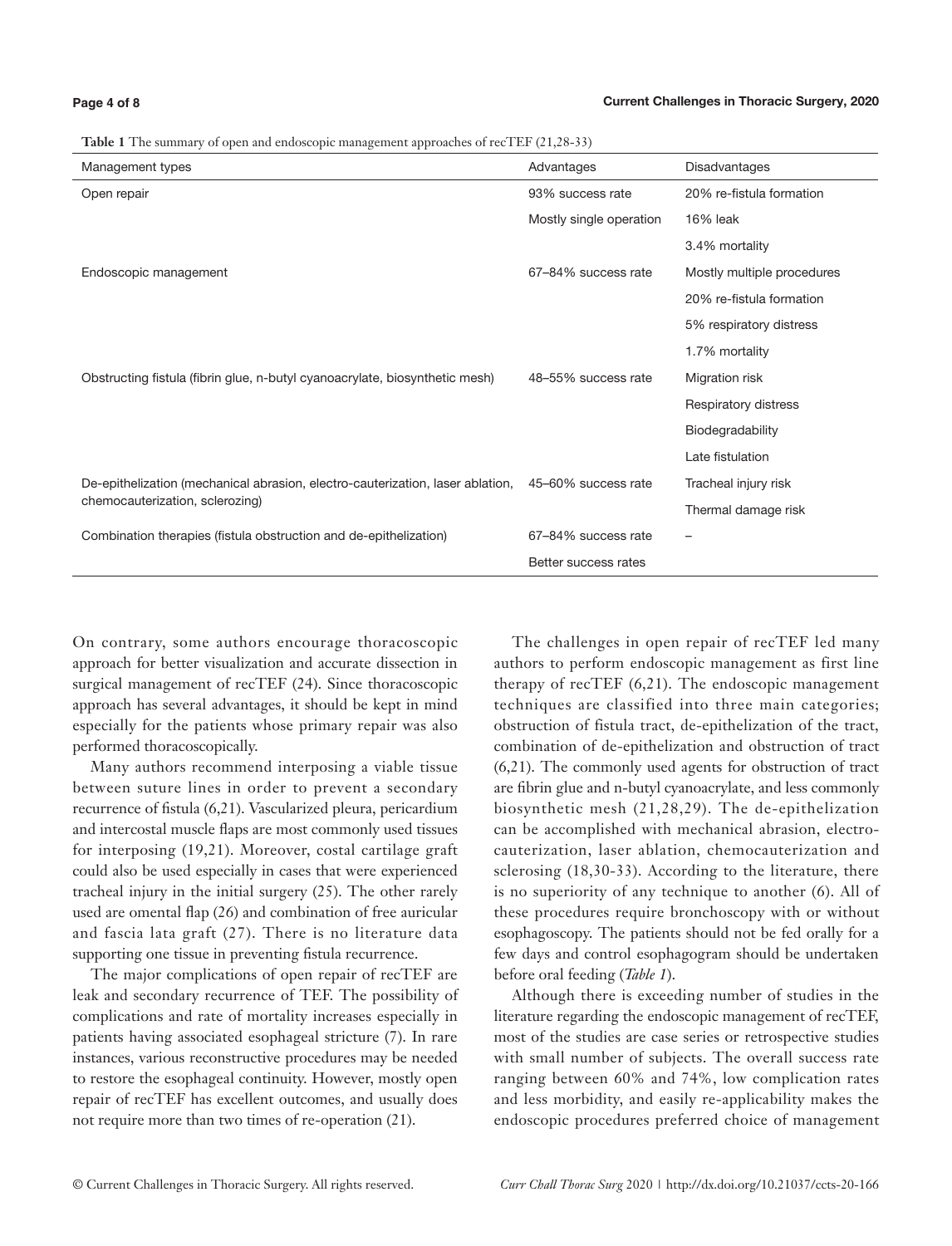Current Challenges in Thoracic Surgery, 2020



**Figure 1** An example of acqTEF (authors own patient): The esophagography revealing acquired fistula (arrow) between esophagus and right bronchus passing through the abscess pouch (\*). acqTEF, acquired TEF.

(6,18,21). However, endoscopic procedures are not free of complication. The most terrifying complications are respiratory distress due to migration and aspiration of sealant or injury to trachea during cauterization (21,29). In addition, multiple procedures are performed to achieve the aforementioned success rates (21). This brings multiple hospitalizations, increased cost, and increased pulmonary morbidity. A recent systematic review revealed that open repair has higher success rates, lower morbidity and mortality and less number of procedures than endoscopic approach (21). Although endoscopic treatments are good alternative for selected cases, the treatment failures should be considered.

## *mTEF*

Persistent respiratory symptoms after EA repair are mostly caused by a recTEF. However, some of them are actually more proximal fistula missed at the primary repair of EA. According to the Gross classification of EA, the incidence of Gross type-A (isolated EA) is 8%, type-B (proximal fistula with distal atresia) is 1% and the incidence of type-D (proximal and distal fistula) is 1%. Notably, presence of a proximal fistula should not be underestimated especially in patients who were initially diagnosed as isolated EA (34). Even more, some authors reported the incidence of missed proximal fistula as 4% to 6% in their study (34,35).

The pre-operative diagnosis of a proximal fistula is

difficult, because the diagnosis of EA with distal fistulais usually made by a plain radiogram with nasogastric tube only or the amount of contrast is not suitable enough to fill the proximal fistula. Therefore, bronchoscopy is considered as the gold standard test in diagnosis of proximal fistula (34-36). During bronchoscopy, some identifying characteristics should be considered in order to make diagnosis properly (34). The proximal fistulas are usually located very close to vocal cords and have very small orifice, so a careful examination of upper trachea is mandatory (34). The best way to show a proximal fistula during bronchoscopy is insufflation of air from esophagus (34).

In recent studies, 3D CT and virtual bronchoscopy are reported to be useful in diagnosis of mTEF (37). Although it is a useful technique to confirm the diagnosis and show the concurrent problems such as tracheomalacia, the radiation risk is very high especially in pediatric population. Instead, performing bronchoscopy to all patients with EA is recommended to prevent delay in diagnosis.

Since mTEFs do not heal spontaneously, surgical management is required. Mostly, cervical approach may be needed because of the more proximal location—about T1 to T2 level—of these fistulas (35,36).

# *AcqTEF*

The definition 'acqTEF' is a little bit confusing since it has usually used to define the fistulas that are seen secondary to foreign body ingestion or iatrogenic trauma (38,39). However, Smithers *et al.* classified the new TEF with a long and different location that is seen after EA repair as acqTEF (9). The location of these fistulas is different from the original TEF location. They have long new pathway extending from any part of airway including trachea, bronchia and lung parenchyma to esophagus or the replaced conduit (9,40).

The diagnosis of acqTEF is challenging because of its unusual location (*Figure 1*). It is usually difficult to demonstrate the fistula and mostly impossible to cannulate during bronchoscopy because of tortuous and irregular border of fistula tract and abnormal location of the orifice (40).

Once the diagnosis is confirmed, the management of fistula should be performed surgically (9). However, there are some studies revealing that there is a possibility of spontaneous healing of acquired fistula (38,40). The probable cause of spontaneous healing is thought to be due to ongoing inflammation ad fibrosis that helps to the closure of abnormally located fistula tract. Therefore, active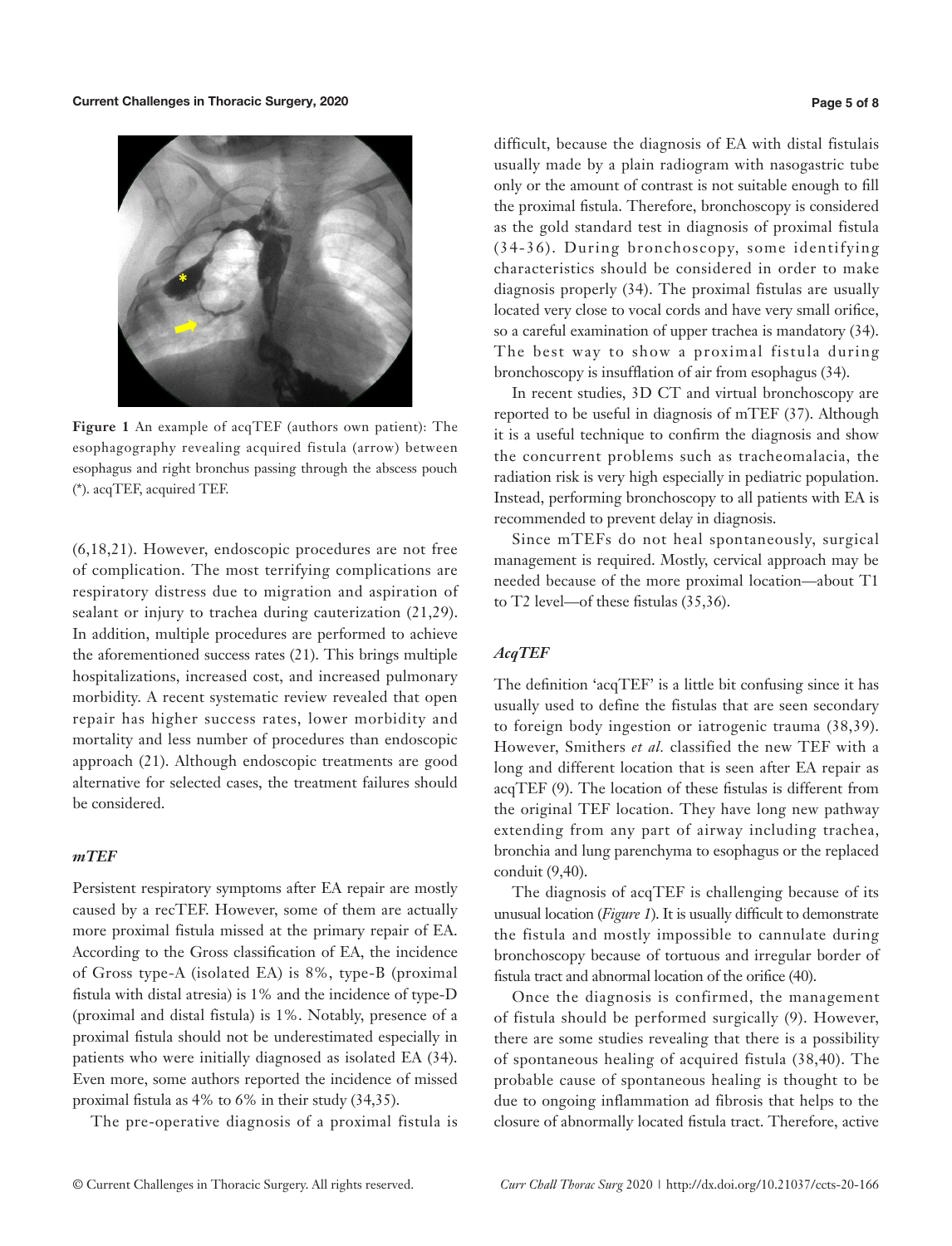### **Page 6 of 8**

observation for 6–12 weeks is recommended before surgical management in order to help healing and improve surgical dissection by allowing decrease in inflammation at the operation field (38,40).

## **Conclusions**

Based on this literature review, the patients having persistent respiratory symptoms should be examined for possible recTEF, mTEF and acqTEF. Although the clinical presentation of all post-operative TEF is similar, the diagnostic modalities and management approaches may vary. Therefore, a prompt diagnosis and accurate classification of post-operative TEF may improve longterm morbidity and mortality of these patients.

# Acknowledgments

*Funding:* None.

# Footnote

*Provenance and Peer Review:* This article was commissioned by the editorial office, *Current Challenges in Thoracic Surgery*, for the series "Tracheoesophageal Fistula". The article was sent for external peer review.

*Conflicts of Interest:* Both authors have completed the ICMJE uniform disclosure form (available at [http://dx.doi.](http://dx.doi.org/10.21037/ccts-20-166) [org/10.21037/ccts-20-166](http://dx.doi.org/10.21037/ccts-20-166)). The series "Tracheoesophageal Fistula" was commissioned by the editorial office without any funding or sponsorship. Dr. TS served as the unpaid Guest Editor of the series, and serves as an unpaid editorial board member of *Current Challenges in Thoracic Surgery*  from Mar 2020 to Feb 2022. The authors have no other conflicts of interest to declare.

*Ethical Statement:* The authors are accountable for all aspects of the work in ensuring that questions related to the accuracy or integrity of any part of the work are appropriately investigated and resolved.

*Open Access Statement:* This is an Open Access article distributed in accordance with the Creative Commons Attribution-NonCommercial-NoDerivs 4.0 International License (CC BY-NC-ND 4.0), which permits the noncommercial replication and distribution of the article with the strict proviso that no changes or edits are made and the original work is properly cited (including links to both the formal publication through the relevant DOI and the license). See: [https://creativecommons.org/licenses/by-nc-nd/4.0/.](https://creativecommons.org/licenses/by-nc-nd/4.0/)

# **References**

- 1. Kovesi T, Rubin, S. Long-term complications of congenital esophageal atresia and/or tracheoesophageal fistula. Chest 2004;126:915-25.
- 2. Cartabuke RH, Lopez R, Thota PN. Long-term esophageal and respiratory outcomes in children with esophageal atresia and tracheoesophageal fistula. Gastroenterol Rep (Oxf) 2016;4:310-4.
- 3. Haight C, Towsley HA. Congenital atresia of the esophagus with tracheoesophageal fistula: extrapleural ligation of fistula and end-to-end anastomosis of esophageal segments. Surg Gynecol Obstet 1943;76:672-88.
- 4. Teague WJ, Karpelowsky J. Surgical management of oesophageal atresia. Paediatr Respir Rev 2016;19:10-5.
- 5. Pinheiro PF, Simões e Silva AC, Pereira RM. Current knowledge on esophageal atresia. World J Gastroenterol 2012;18:3662-72.
- 6. Lal DR, Oldham KT. Recurrent tracheoesophageal fistula. Eur J Pediatr Surg 2013;23:214-8.
- 7. Koivusalo AI, Pakarinen MP, Lindahl HG, et al. Revisional surgery for recurrent tracheoesophageal fistula and anastomotic complications after repair of esophageal atresia in 258 infants. J Pediatr Surg 2015;50:250-4.
- 8. Nir V, Gur M, Toukan Y, et al. Factors associated with recurrence of tracheoesophageal fistula. Isr Med Assoc J 2018;20:687-90.
- 9. Smithers CJ, Hamilton TE, Manfredi MA, et al. Categorization and repair of recurrent and acquired tracheoesophageal fistulae occurring after esophageal atresia repair. J Pediatr Surg 2017;52:424-30.
- 10. Zhu H, Shen C, Xiao X, et al. Reoperation for anastomotic complications of esophageal atresia and tracheoesophageal fistula. J Pediatr Surg 2015;50:2012-5.
- 11. Coran AG. Redo esophageal surgery: the diagnosis and management of recurrent tracheoesophageal fistula. Pediatr Surg Int 2013;29:995-9.
- 12. Iacona RV, Saxena AK. Thoracoscopic repair of esophageal atresia with distal tracheoesophageal fistula (type C): systematic review. Surg Laparosc Endosc Percutan Tech 2020;30:388-93.
- 13. Schlesinger AE, Mazziotti MV, Cassady CI, et al. Recurrent tracheoesophageal fistula after thoracoscopic repair: vanishing clips as a potential sign. Pediatr Surg Int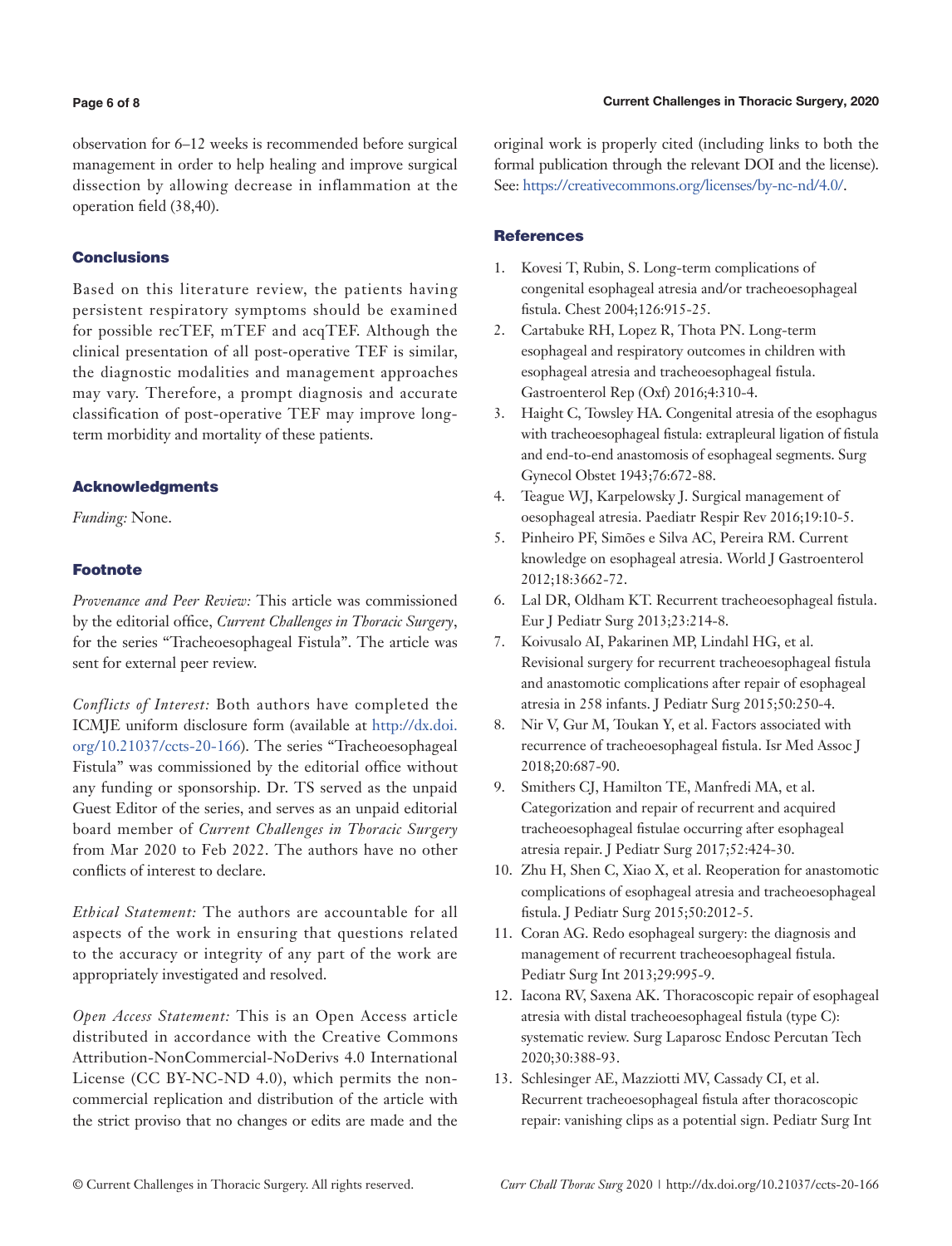#### Current Challenges in Thoracic Surgery, 2020

2011;27:1357-9.

- 14. Lal DR, Gadepalli SK, Downard CD, et al. Challenging surgical dogma in the management of proximal esophageal atresia with distal tracheoesophageal fistula: Outcomes from the Midwest Pediatric Surgery Consortium. J Pediatr Surg 2018;53:1267-72.
- 15. Borruto FA, Impellizzeri P, Montalto AS, et al. Thoracoscopy versus thoracotomy for esophageal atresia and tracheoesophageal fistula repair: review of the literature and metaanalysis. Eur J Pediatr Surg 2012;22:415-9.
- 16. Bruch SW, Hirschl RB, Coran AG. The diagnosis and management of recurrent tracheoesophageal fistulas. J Pediatr Surg 2010;45:337-40.
- 17. Friedmacher F, Kroneis B, Huber-Zeyringer A, et al. Postoperative complications and functional outcome after esophageal atresia repair: results from longitudinal singlecenter follow-up. J Gastrointest Surg 2017;21:927-35.
- 18. Meier JD, Sulman CG, Almond PS, et al. Endoscopic management of recurrent congenital tracheoesophageal fistula: a review of techniques and results. Int J Pediatr Otorhinolaryngol 2007;71:691-7.
- 19. Briganti V, Mangia G, Ialongo P, et al. Usefulness of large pleural flap for the treatment of children with recurrent tracheoesophageal fistula. Pediatr Surg Int 2009;25:587-9.
- 20. Hotta Y, Uezono S, Segawa O, et al. Precise localization of a recurrent tracheo-oesophageal fistula using retrograde guide wire placement. Paediatr Anaesth 2002;12:541-3.
- 21. Aworanti O, Awadalla, S. Management of recurrent tracheoesophageal fistulas: a systematic review. Eur J Pediatr Surg 2014;24:365-75.
- 22. Martin LW, Cox JA, Cotton R, et al. Transtracheal repair of recurrent tracheoesophageal fistula. J Pediatr Surg 1986;21:402-3.
- 23. Holland AJ, Ford WD, Guerin RL. Median sternotomy and use of a pedicled sternocleidomastoid muscle flap in the management of recurrent tracheoesophageal fistula. J Pediatr Surg 1998;33:657-9.
- 24. Cano Novillo I, Aneiros Castro B, Godoy Lenz J, et al. Thoracoscopic approach for complications after esophageal atresia repair: initial experience. Asian J Endosc Surg 2020;13:147-51.
- 25. Delarue A, Paut O, Simeoni J, et al. Costal cartilage grafting for repair of a recurrent tracheoesophageal fistula in a 1.6-kg baby with esophageal atresia. Pediatr Surg Int 2002;18:162-4.
- 26. Mangat S, Haithcock BE, McLean SE. Omental flap provides definitive management for pediatric patient with multiple tracheoesophageal fistula recurrences. Am Surg 2020. [Epub ahead of print].
- 27. Sugiyama A, Urushihara N, Fukumoto K, et al. Combined free autologous auricular cartilage and fascia lata graft repair for a recurrent tracheoesophageal fistula. Pediatr Surg Int 2013;29:519-23.
- 28. Gutierrez C, Barrios JE, Lluna J, et al. Recurrent tracheoesophageal fistula treated with fibrin glue. J Pediatr Surg 1994;29:1567-9.
- 29. Keckler SJ, St Peter SD, Calkins CM, et al. Occlusion of a recurrent tracheoesophageal fistula with surgisis. J Laparoendosc Adv Surg Tech A 2008;18:465-8.
- 30. Gregory S, Chun RH, Parakininkas D, et al. Endoscopic esophageal and tracheal cauterization for closure of recurrent tracheoesophageal fistula: a case report and review of the literature. Int J Pediatr Otorhinolaryngol 2017;98:158-61.
- 31. Lelonge Y, Varlet F, Varela P, et al. Chemocauterization with trichloroacetic acid in congenital and recurrent tracheoesophageal fistula: a minimally invasive treatment. Surg Endosc 2016;30:1662-6.
- 32. Rakoczy G, Brown B, Barman D, et al. KTP laser: an important tool in refractory recurrent tracheo-esophageal fistula in children. Int J Pediatr Otorhinolaryngol 2010;74:326-7.
- 33. Sung MW, Chang H, Hah JH, et al. Endoscopic management of recurrent tracheoesophageal fistula with trichloroacetic acid chemocauterization: a preliminary report. J Pediatr Surg 2008;43:2124-7.
- 34. Summerour V, Stevens PS, Lander AD, et al. Characterization of the upper pouch tracheooesophageal fistula in oesophageal atresia. J Pediatr Surg 2017;52:231-4.
- 35. Parolini F, Morandi A, Macchini F, et al. Esophageal atresia with proximal tracheoesophageal fistula: a missed diagnosis. J Pediatr Surg 2013;48:E13-7.
- 36. Guo W, Li Y, Jiao A, et al. Tracheoesophageal fistula after primary repair of type C esophageal atresia in the neonatal period: recurrent or missed second congenital fistula. J Pediatr Surg 2010;45:2351-5.
- 37. Islam S, Cavanaugh E, Honeke R, et al. Diagnosis of a proximal tracheoesophageal fistula using threedimensional CT scan: a case report. J Pediatr Surg 2004;39:100-2.
- 38. Nazir Z, Khan MAM, Qamar J. Recurrent and acquired tracheoesophageal fistulae (TEF)-minimally invasive